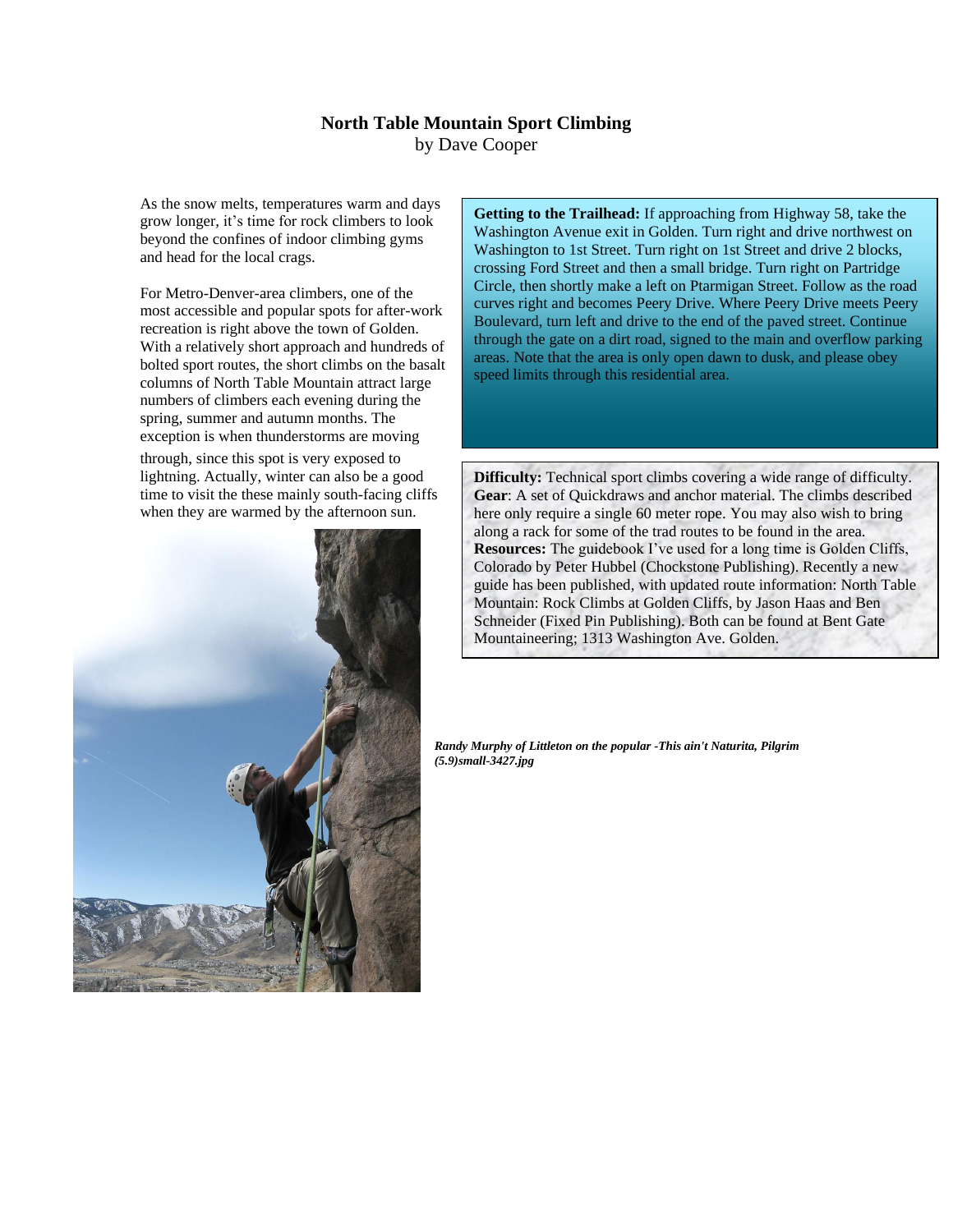The area, known as the Golden Cliffs Preserve, is owned and managed by the Access Fund (www.accessfund.org) after being generously donated by local landowner Mayford Peery. The Access Fund works to guarantee hiking and climbing access to significant climbing areas around the country.

## **Approach**

From either the lower or upper parking areas, just follow the excellent trail for about 15 minutes to the base of the cliffs. A trail system along the base allows you to reach the climbs. Watch out for rattlesnakes on the trail on those hot summer afternoons - we've seen several over the years.

## **Climb Description**

From the point where the trail reaches the cliffs at the area

known as the Brown Cloud Crags, most of the climbs are located by heading left (west). Two gullies provide easy access to the top of the cliffs, one just to the right of the trail junction and immediately right of the climbs Thelma and Louise, the second being several hundred yards to the west.

## *Steep climbing at North Table Mountain-small-3423.jpg-3423.jpg*

The climbing is characterized by vertical walls with small fingery holds. Over the years the hand and foot holds on the most popular climbs have become quite polished, often making the route a little harder. Most climbs are well-bolted and have anchors just below the rim of the cliff. This allows the climbs to either be top-roped or lead-climbed. If top-roping, be especially careful when setting up the top rope system sometimes it's a good idea to be belayed to get to the anchors. Also, some of the bolt hangers of the anchors have been worn by top-roping directly through the hangers. Always clip the anchors with your own carabiners and slings to avoid excessive wear.

Although the Golden Cliffs Preserve is primarily a sport-climbing area, scattered along the cliffs are a number of excellent trad routes. Probably my favorite is the Big Dihedral (5.8), just to the right of Lemons, Limes and Tangerines. On a few occasions we've attracted some attention when we pull a trad climbing rack out of our packs!

The Golden Cliffs are a great place to meet your friends for an after-work workout, so head up and enjoy.